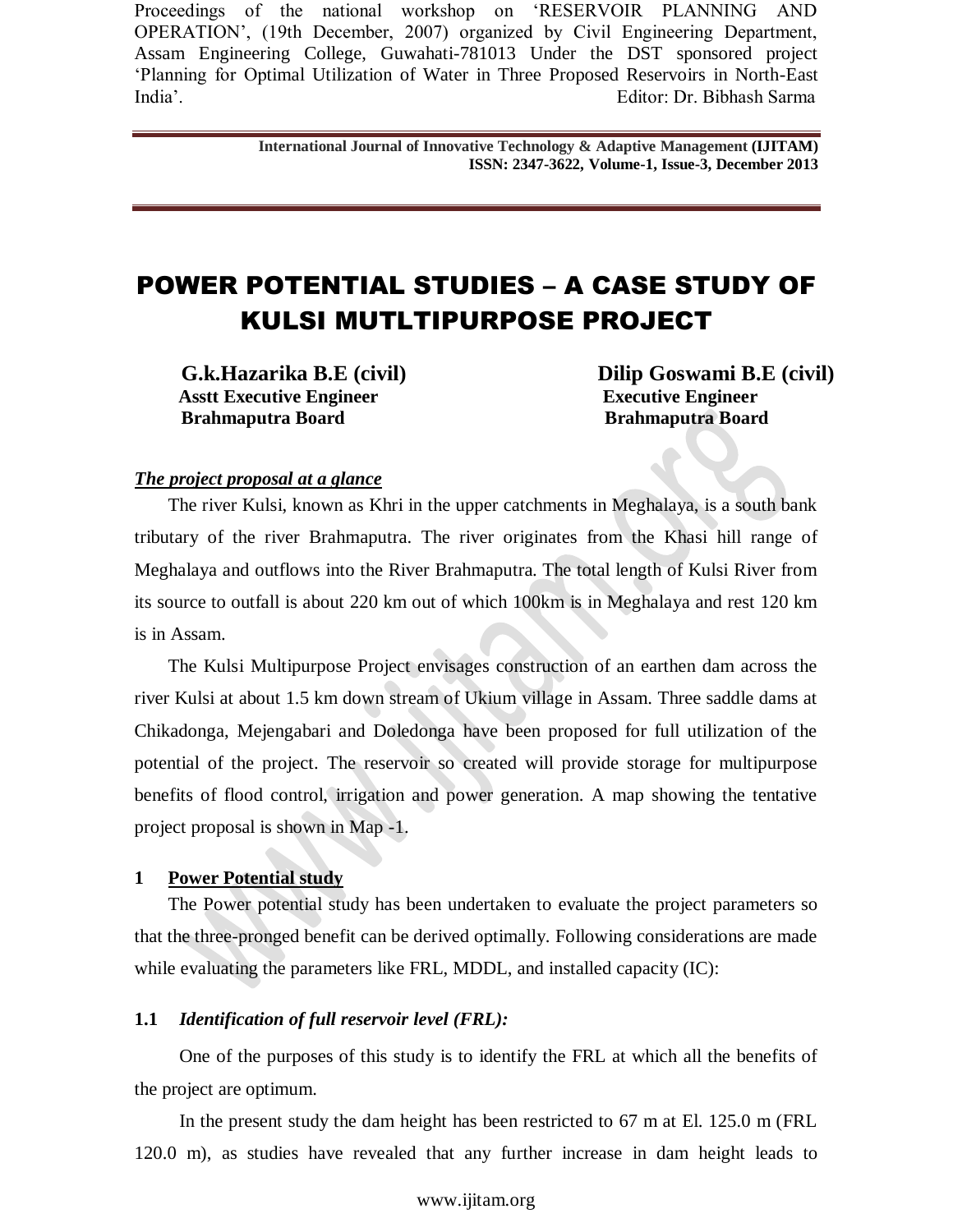#### **International Journal of Innovative Technology & Adaptive Management (IJITAM) ISSN: 2347-3622, Volume-1, Issue-3, December 2013**

disproportionate increase in the project cost compared to the incremental benefits. It is seen from the trial simulation runs that if the dam height of the project is kept below 42.0 m at El. 100.0 m (FRL 95.0 m), power generation from the project decrease considerably and not commensurate with the water availability and storage availability at the site. It is also observed that irrigation demand for the command area proposed for the project can be met from the power releases required to meet the firm power targets. However, if the FRL is lowered further from El. 95.0m, power releases are not sufficient to meet the irrigation demand and additional conservation storage for irrigation has to be provided, which adversely affects the cost economics of the project*. In view of these, the FRL of the project is proposed to be optimized between EL 95.0 M and EL 120.0 M.* 

# **2.2** *Selection of Minimum Draw Down Level (MDDL):*

Another purpose of this study is to select the MDDL for each of the trial FRLs so that 90% dependable energy and the firm power from the project are optimised.

# **1.2** *Optimisation of Installed Capacity (IC):*

Depending on the optimum combination of FRL and MDDL for the project, a decision has to be arrived at on the installed capacity. Therefore, optimization of the installed capacity is also one of the purposes of this study.

As indicated above, irrigation demands for the proposed command area are to be met from the power releases. A continuous firm release has, therefore, to be maintained from the power house for the purpose. Simultaneously installed capacity should be such that the power house can be operated as peaking station to meet the peak energy demand.

To meet the above conflicting demands without any downstream regulating structure*, installed capacity of the project has been proposed to be fixed as follows.*

Installed Capacity =  $3 MW + 5 x$  (Firm Power –  $3 MW$ )

The unit with 3 MW generating capacity shall be operated to meet the irrigation demand. This has been proposed in consideration of the fact that power releases corresponding to generation of 3 MW of power is sufficient to meet the irrigation demands during the months of Jan, Feb, Jun, Nov as well as December. During these five months,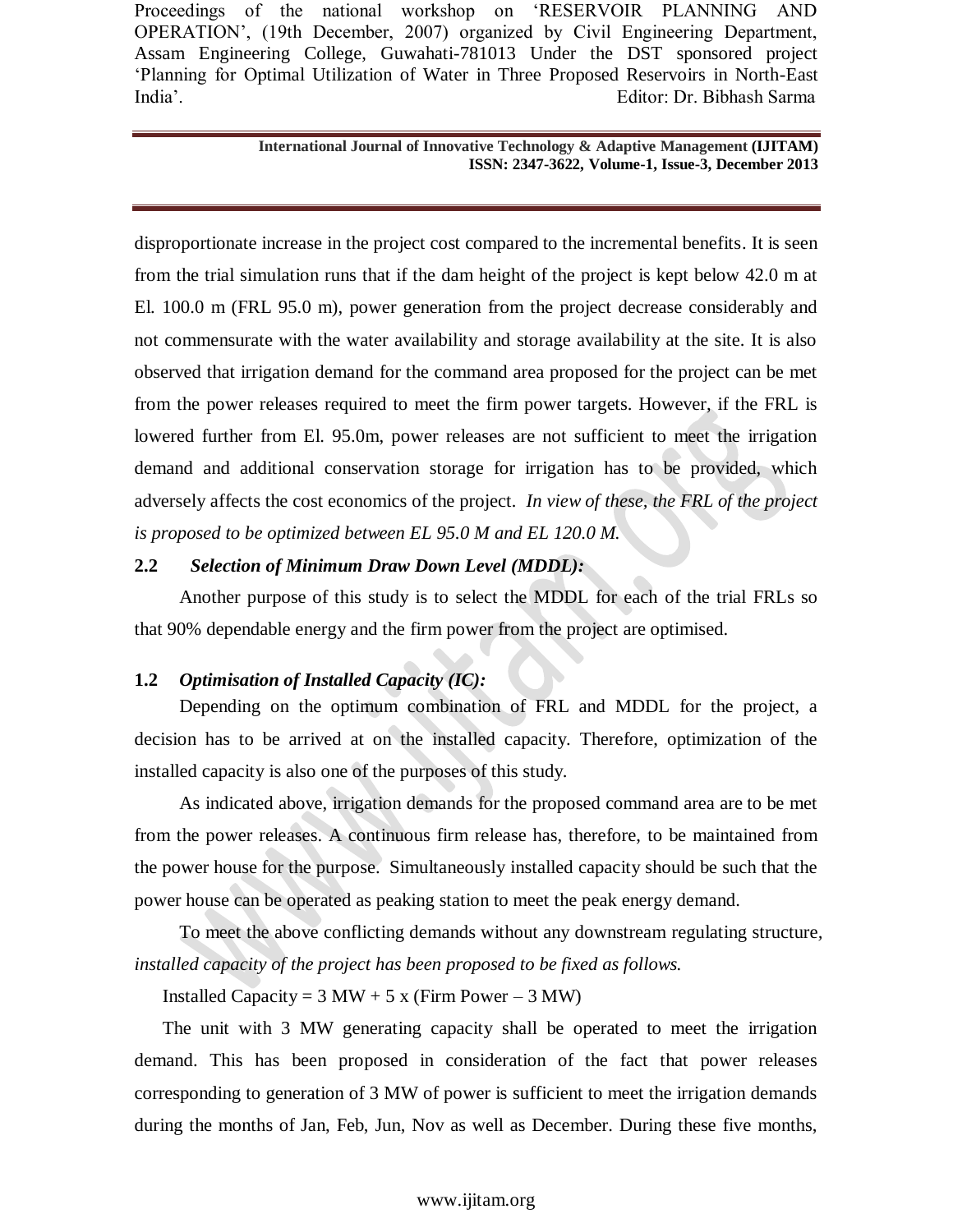#### **International Journal of Innovative Technology & Adaptive Management (IJITAM) ISSN: 2347-3622, Volume-1, Issue-3, December 2013**

the other units of the power house can be operated at 20% load factor, which however may increase during the remaining months as per the need of meeting the additional irrigation demand.

# **2 THE ACRES RESERVOIR SIMULATION MODEL**

Acres Reservoir Simulation Program (ARSP) developed by Acres International Ltd., Canada The has been used to simulate the Kulsi reservoir.

ARSP is a general, multi-purpose, multi-reservoir simulation program that can be used to represent water resources systems incorporating the physical processes like inflows, losses, storage & release of water etc. The ARSP is capable of simulating a wide range of operating policies governing the allocation of water in a multipurpose, multireservoir system.

# **3 SIMULATION INPUT DATA :**

The simulation study has been carried out with the input data as indicated below:

# **3.1 HYDROLOGIC DATA:**

Following hydrological data are required for the study of Kulsi Multipurpose Project:

# *3.1.1 INFLOW SERIES AT MONTHLY TIME STEP:*

The Hydrology (NE) Directorate of the Central Water Commission recommended a runoff series (1964-2000) submitted by Brahmaputra Board, for preliminary planning purposes of the Kulsi Multipurpose Project. That series has been extended to 2003 by incorporating additional data and adopted for this power potential study.

# *3.1.2 MEAN MONTHLYRESERVOIR EVAPORATION DATA:*

The reservoir evaporation coefficient reflects the average depth of water lost in evaporation from the surface area of reservoir on monthly basis. The quantity of water that evaporates from the reservoir surface is calculated by multiplying the surface area by evaporation coefficient.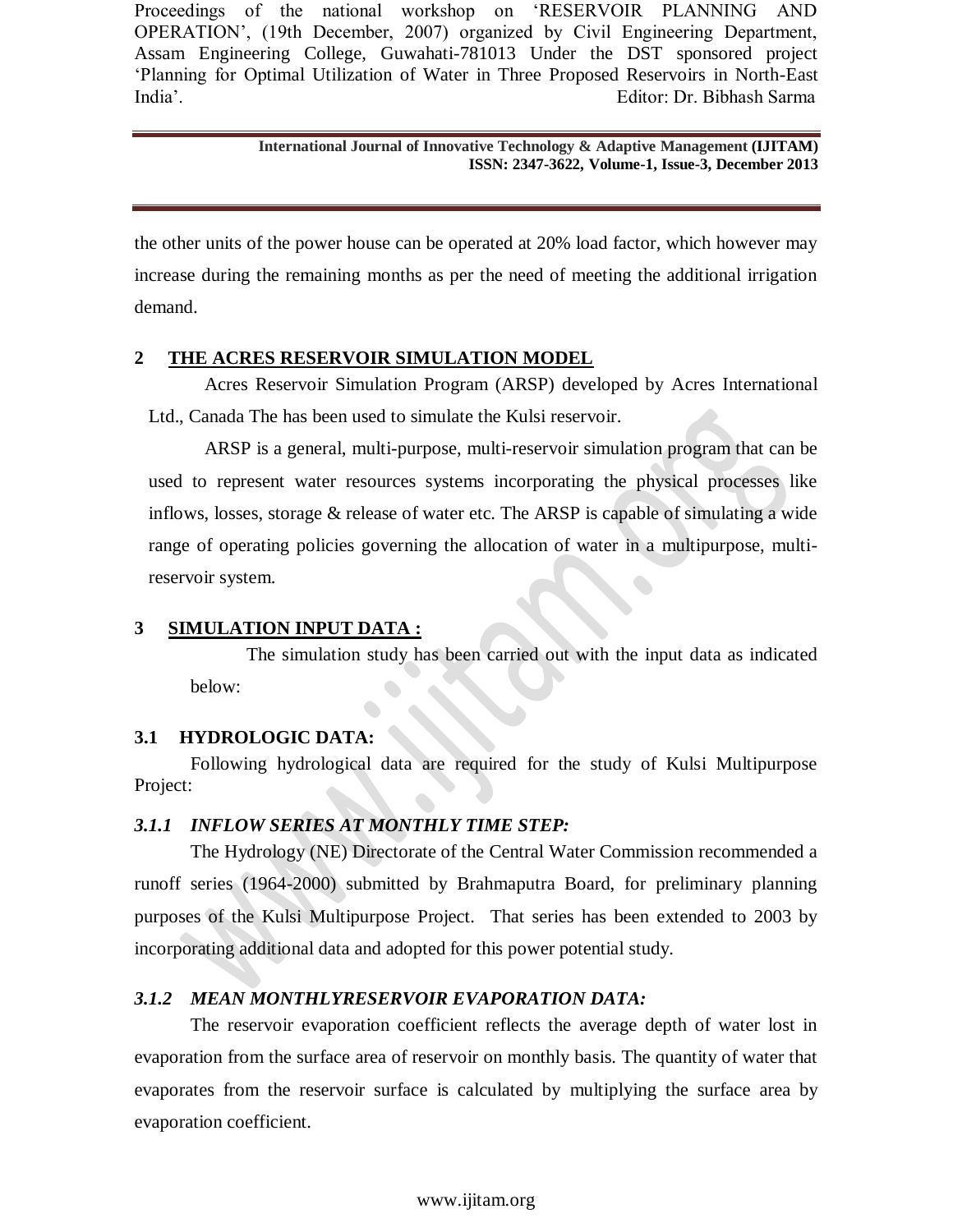> **International Journal of Innovative Technology & Adaptive Management (IJITAM) ISSN: 2347-3622, Volume-1, Issue-3, December 2013**

## *3.1.3 IRRIGATION DEMAND:*

Gross command area of Kulsi Project has been estimated to be 37908 ha.

An area of 23882 ha (Net Irrigable Area) is to be irrigated using the water of Kulsi reservoir. The irrigation demand has been assessed accordingly.

# *3.1.4 AREA CAPACITY CHARACTERISTIC OF THE RESERVOIR:*

The elevation area capacity values have been worked out from reservoir area maps developed by the project authority.

#### *3.1.5 TAIL WATER LEVEL:*

A tail water-rating curve at the tail race release location has been developed and has been used for the study.

#### *3.1.6 INITIAL RESERVOIR LEVEL:*

Simulation studies have been carried out hydrological year wise i.e. May to April. The initial reservoir water level at the beginning of the simulation (May 1964) has been assumed to be at EL 100.00 M or at MDDL whichever is higher. For FRLs 95.0 m and 100.0 m, the initial reservoir levels have been taken at El.80.0m.

#### *3.1.7 HEAD LOSS:*

A constant head loss of 1.0 m in the water conductor system has been assumed in the study.

# **3.2 POWER GENERATION DATA:**

#### *3.2.1 GENERATING CAPACITY:*

The installed capacity of the project has been varied depending on different combinations of FRL & MDDL. Installed capacity has been fixed on the basis of the firm power as indicated earlier.

#### *3.2.2 TURBINE/GENERATOR EFFICIENCY:*

For this study, a constant overall efficiency value of 92% for the turbine and generator has been used.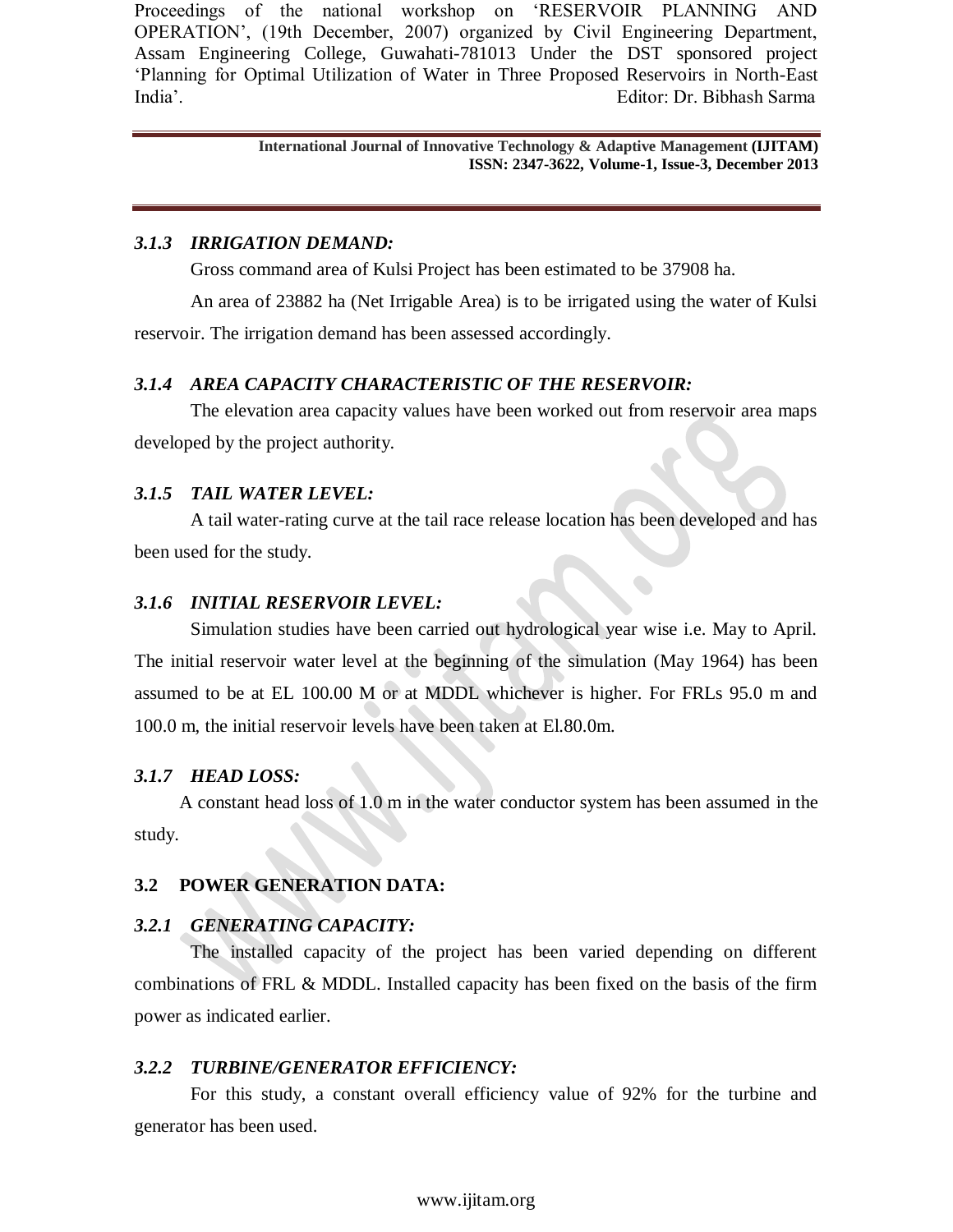> **International Journal of Innovative Technology & Adaptive Management (IJITAM) ISSN: 2347-3622, Volume-1, Issue-3, December 2013**

# **4 RESERVOIR OPERATING POLICY**

The reservoir of the Kulsi MP Project will have been operated in such a manner so as to provide optimum benefit of the three purposes described earlier. The policy adopted for this study along with the result obtained is as below:

## **4.1** *MDDL OPTIMISATION:*

The simulation model has been operated against a particular FRL and different MDDLs so that an optimum MDDL can be selected from the criteria of maximization of firm power within allowable failure limits. Assessment of the installed capacity has been made as indicated earlier. No flood cushion is provided at this stage of the study. The model has been operated for FRLs 95.0, 100.0, 105.0, 110.0 115.0 and 120.0 m.

It is observed that there is no irrigation failure in all the above cases and generation of average annual energy increases with the rise in the levels of MDDLs.

Table below shows the best combination of FRL & MDDL along with firm power produced, installed capacity and generation of annual average energy along with 90% dependable energy.

| <b>FRL</b> | <b>MDD</b><br>L | <b>INSTALLED</b><br><b>CAPACITY</b> | <b>FIRM</b><br><b>POWER</b> | <b>AVERAG</b><br>E<br><b>ANNUAL</b><br><b>ENERGY</b> | 90%<br><b>DEPENDA</b><br><b>BLE</b><br><b>ENERGY</b> |
|------------|-----------------|-------------------------------------|-----------------------------|------------------------------------------------------|------------------------------------------------------|
| (M)        | M)              | (MW)                                | (MWc)                       | (GWh)                                                | (Gwh)                                                |
| 95         | 80              | 29                                  | 8.2                         | 145.6                                                | 116.51                                               |
| 100        | 80              | 40                                  | 10.5                        | 178.7                                                | 137.09                                               |
| 105        | 80              | 55                                  | 13.5                        | 213.7                                                | 153.91                                               |
| 110        | 90              | 67                                  | 16.0                        | 243.2                                                | 168.89                                               |
| 115        | 90              | 88                                  | 20.0                        | 270.6                                                | 178.35                                               |
| 120        | 90              | 100                                 | 22.5                        | 296.3                                                | 200.17                                               |

 **Table – RESULT OF MDDL OPTIMISATION**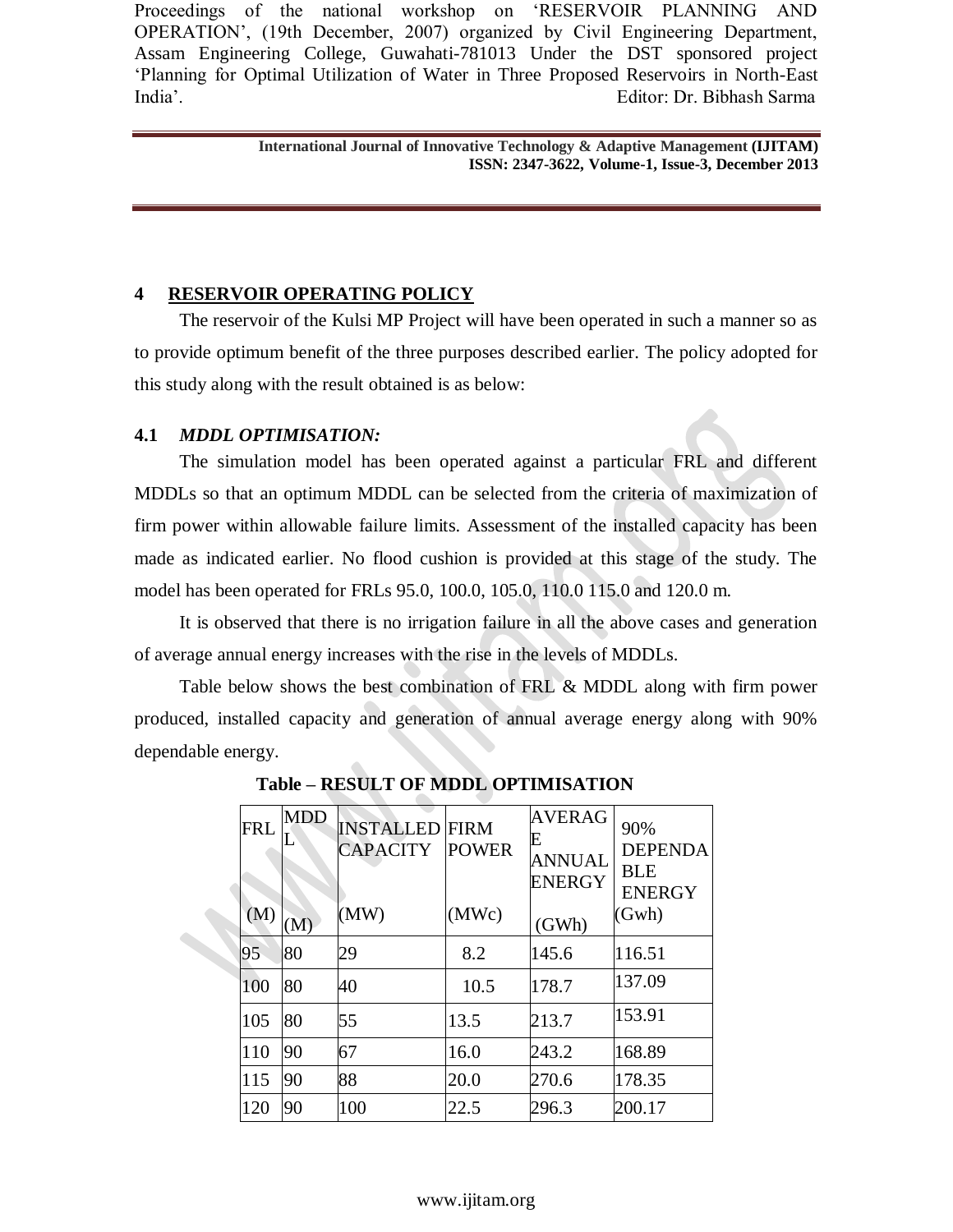> **International Journal of Innovative Technology & Adaptive Management (IJITAM) ISSN: 2347-3622, Volume-1, Issue-3, December 2013**

# **5 COST OF THE PROJECT**

It is essential to assess the cost of the project prior to cost benefit analysis. The estimation of the cost at four alternative heights of the dam e.g. 42 m, 52 m, 62 m and 72 m at top El.100.0 m, 110.0 m, 120.0 m  $\&$  130.0 m respectively have been carried out The Table below shows the unit wise cost of the project at these heights:

| Dam Top El. |     | FRL   Cost of the Project (Rs. Crore) |    |                                           |      |  |
|-------------|-----|---------------------------------------|----|-------------------------------------------|------|--|
| (M)         | (M) |                                       |    | UNIT - I   UNIT - II   UNIT - III   TOTAL |      |  |
| 100         | 95  | 427                                   | 94 | 57                                        | 578  |  |
| 110         | 105 | 501                                   | 94 | 109                                       | 704  |  |
| 120         | 115 | 608                                   | 94 | 174                                       | 876  |  |
| 130         | 125 | 763                                   | 94 | 223                                       | 1080 |  |

 **Table – Estimation of Project Cost**

Costs of the Unit-I of the project have been interpolated for dam heights at top El.s of 105.0 m, 115.0 m and 125.0 m. The cost of UNIT –II, being cost towards irrigation, will not change with the height of the dam and remains same. UNIT – III covers the cost of the power component. It is seen that unit cost under UNIT – III (including civil cost of power house) is nearly Rs.1.97 Crore/MW of installed capacity.

# **5.1** *COST OF GENERATION:*

The cost of generation has been evaluated on the basis of first year tariff and these have been summarised in the above Table.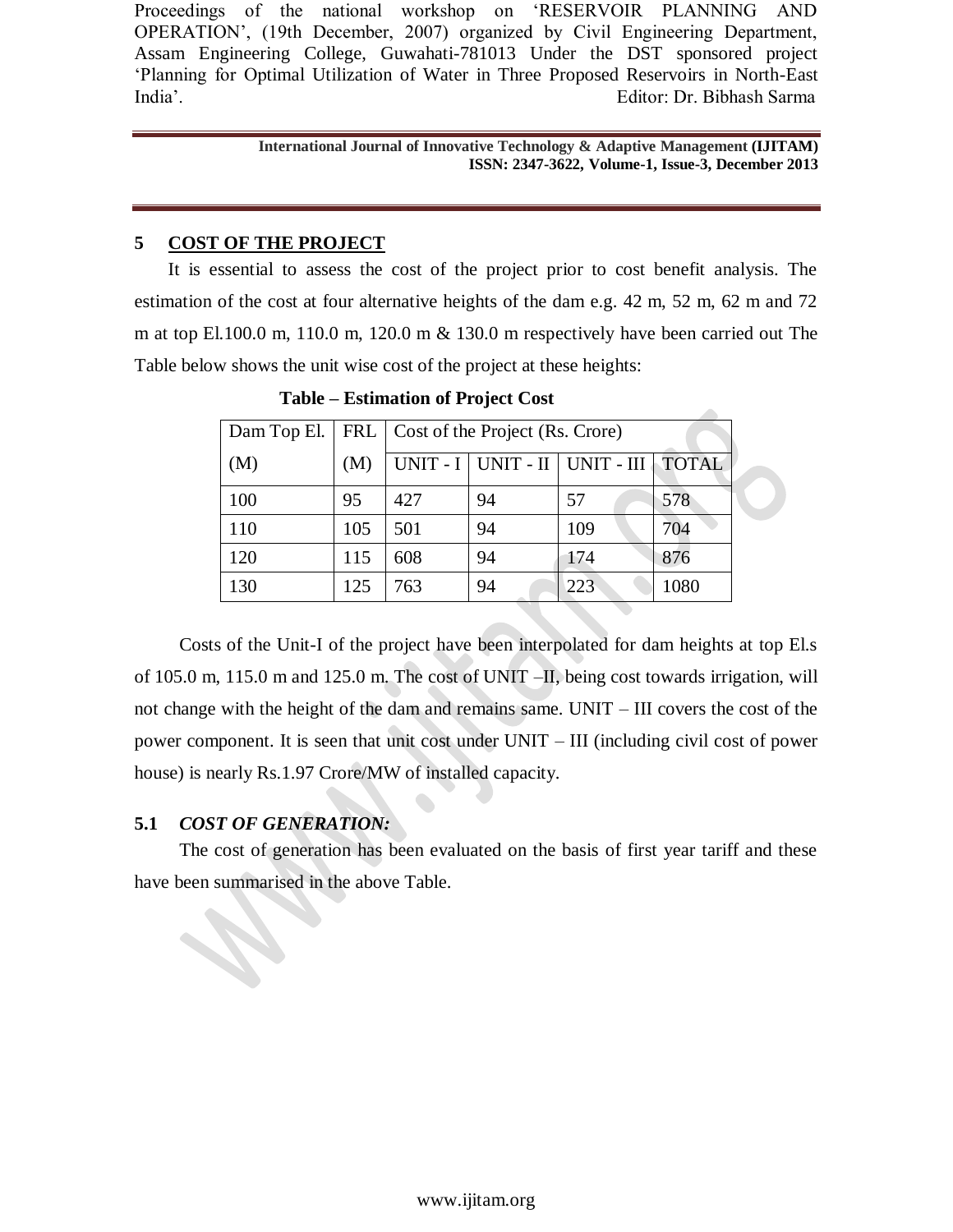> **International Journal of Innovative Technology & Adaptive Management (IJITAM) ISSN: 2347-3622, Volume-1, Issue-3, December 2013**

From the above table it is seen that the cost of energy generation is the lowest at FRL 95.0 M.

## **6 FLOOD MODERATION**

As flood moderation is one of the purposes of the project, an attempt has been made to assess the possible flood absorption space in the reservoir.

## **6.1** *OPERATING POLICY:*

A filling schedule has been developed keeping the reservoir levels as low as possible during the monsoon months without compromising the generation of the firm power Simulation studies for maximization of flood control storage space have been carried out for FRLs 95.0 and 115.0 m. The objective of this study is to ascertain the availability of maximum possible flood space in the reservoir during the monsoon months without compromising the firm power generation. These values have been utilized for assessment of flood moderation benefits at these FRLs.

| Dam Top |            |      | Project |                       | 90%    |            |
|---------|------------|------|---------|-----------------------|--------|------------|
| El.     | <b>FRL</b> | IC   | Cost    | <b>Cost allocated</b> | Depble | Cost of    |
|         |            |      |         | to Power              | Energy | Generation |
| (m)     | (m)        | (MW) | (Crore) | (Crore)               | Gwh    | Rs/Kwh     |
| 100     | 95         | 29   | 578     | 148                   | 116.51 | 2.05       |
|         |            |      |         |                       |        |            |
| 105     | 100        | 40   | 637     | 205                   | 137.09 | 2.44       |
| 110     | 105        | 55   | 704     | 260                   | 153.91 | 2.76       |
| 115     | 110        | 67   | 777     | 322                   | 168.89 | 3.12       |
| 120     | 115        | 88   | 876     | 361                   | 178.35 | 3.31       |
| 125     | 120        | 100  | 986     | 471                   | 200.17 | 3.85       |

GENERATION COST - BASED ON FIRST YEAR TARRIF